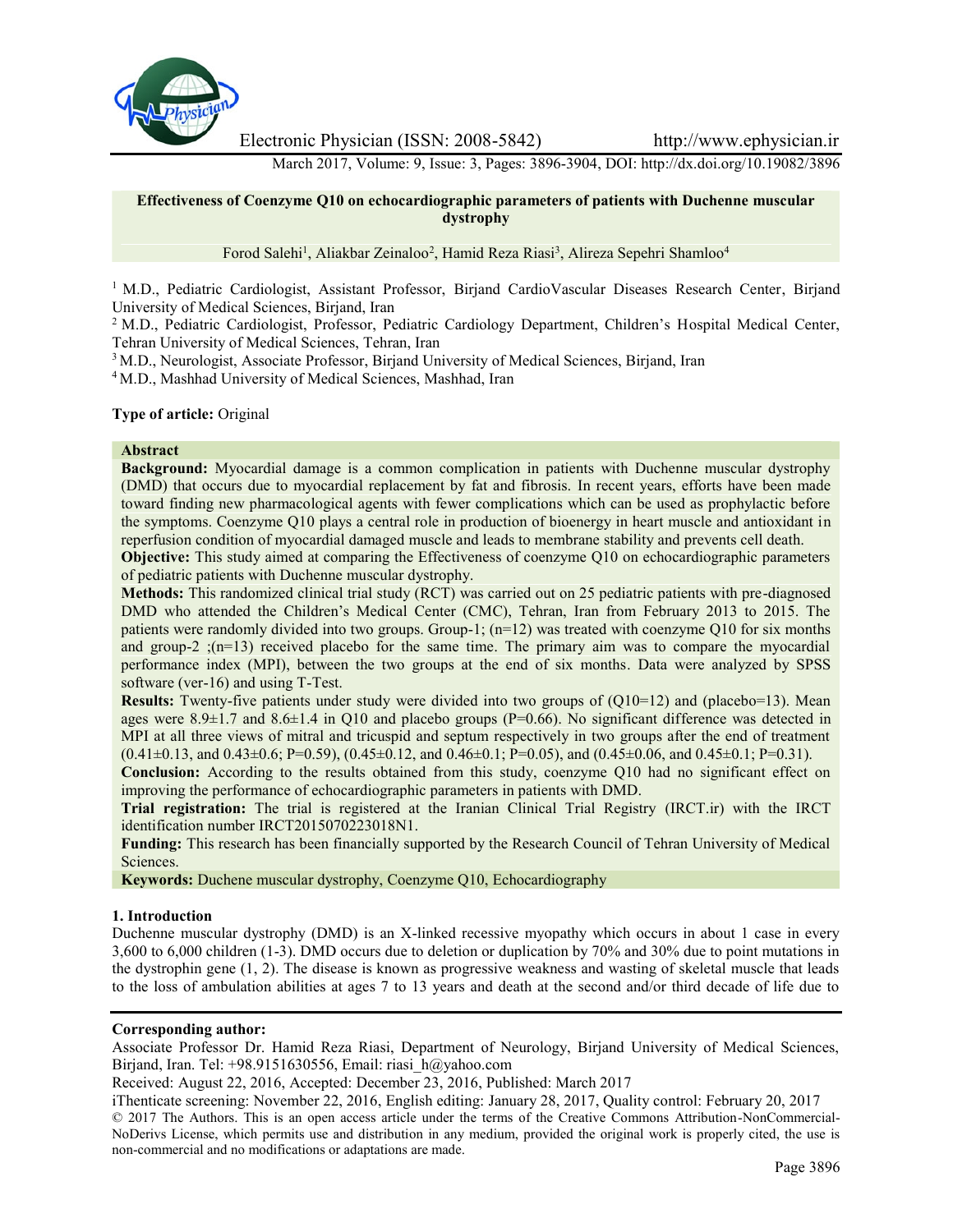cardio-respiratory insufficiency (1, 2, 4-6). Myocardial damage is a common complication in patients with DMD that occurs due to myocardial replacement by fat and fibrosis (1). Myocardial fibrosis leads to the left ventricular posterior wall thinning and dysfunction, and resulting in heart dilated cardiomyopathy and finally occasional mitral regurgitation and aortic valve regurgitation (1, 3). The myocardial fibrosis and infiltration can lead to cardiac conduction system involvement including atrioventricular (AV) node or sinoatrial (SA) node (1, 7, 8). However, most patients with DMD, despite the development of cardiac dysfunction, usually remain asymptomatic for several years because of limitation of daily physical activity; so, the diagnosis of cardiac involvement and also appropriate therapeutic intervention occur belatedly (2-4, 7, 9, 10). Glucocorticoids are currently taken, to slow down the loss of muscle strength and function and delay the onset and progression of cardiovascular complications (11). However, in all patients with DMD, response to glucocorticoid has not been the appropriate treatment also, these steroid medications have not been very well used in patients because of the known side effects, and indeed in about half of patients its consumption is cut due to the intolerance of side effects (2, 11-13). Therefore, in recent years, efforts have been aimed toward finding new pharmacological agents with fewer complications, which can be used prophylactically before the symptoms. Coenzyme Q10 is a natural substance made in the body that plays a central role in the production of bioenergy in the heart muscle and antioxidant in reperfusion condition of myocardial damaged muscle, and leads to membrane stability and prevents cell death. Idebenone acts also an antioxidant as a synthetic analogue of coenzyme Q10 drug that improves performance in mitochondrial respiratory chain, cellular energy production, and reducing oxidative stress (6, 13-15). So far, very few studies have shown that the use of idebenone can have beneficial effects on myocardial performance (6, 13-16). In the study of Buyse et al (12), which was conducted on mdx mouse model, it was shown that the use of idebenone has cardioprotective effects and can improve exercise performance in the dystrophin-deficient mdx mouse. Also, another randomized double-blind study (DELPHI) (17) has been done on 21 patients with DMD; idebenone favorable effects have been identified on cardiovascular function markers. And on the last attempt, in another study which was published in 2015 in the Lancet journal (9), idebenone could improve respiratory function in patients with DMD. The aim of this trial, was to study the effectiveness of coenzyme Q10 on improvement of heart function of patients with DMD using echocardiographic parameters.

## **2. Material and Methods**

## *2.1. Study populations and design*

This study was a randomized, prospective, and two-blinded clinical trial, which was carried out during 2 years from February 2013 to 2015 at the Children's Medical Center, Tehran, Iran. Children aged 6 to 10 years old were enrolled in a study in which Duchenne muscular dystrophy (DMD) was diagnosed and approved in them by DNA analysis and muscle biopsy (quadriceps or biceps). Exclusion criteria were: 1) A history of confirmed or suspected heart disease; 2) The presence of other concomitant illness; 3) Patients treated by herbal medicine, vitamins and enzymes; 4) Arrhythmia in ECG; 5) Inappropriate view in echocardiography.

## *2.2. Randomization and blinding*

Patients were randomly assigned with the ratio of one to one using pre-encoded packets into two groups: Group 1) was treated with coenzyme Q10 for six months and Group 2) received placebo for the same time. In this study, none of the patients had been treated by the drug or placebo before, and after doing echocardiography the researchers prescribed a treatment regimen for the patients (Figure 1). The drug and placebo were isoshape and isoform moreover, the parents of the patients were not aware of the drug or placebo, and those who analyzed the gathered data of the patients were not aware of grouping. Consent was obtained from their parents.

## *2.3. Interventions*

After registration of age and sex (based on phenotype), the patients were referred for basic laboratory tests such as: LDH (lactate dehydrogenase), CPK (Keratin phosphokinase), SGOT (Aspartate aminotransferase), SGPT (Alanine aminotransferase), TSH (thyroid-stimulating hormone), TU (Thyroid Uptake) and Aldolase. Thereafter, patients with confirmed DMD were examined by a pediatric cardiologist for exclusion criteria. In the case group, patients were treated by coenzyme Q10 capsules (30 mg capsules from WN Pharmaceuticals, Canada, Company Importer: Asia Karavran Teb, Packed in Atrak company, Tehran, Iran) for 6 months with a dose of 3-5 mg/kg/ daily and the control group were treated by the capsules of isoshape, isocolor and isodose (containing starch) for 6 months. Throughout the performance of study, and by calling once a week, investigators were in contact with patients' parents to ensure the accuracy of prescription drug consumption. All children were subsequently assigned to one of two groups, and twice (first visit before treatment and six months after treatment) went under echocardiography by Tissue Doppler Imaging (TDI).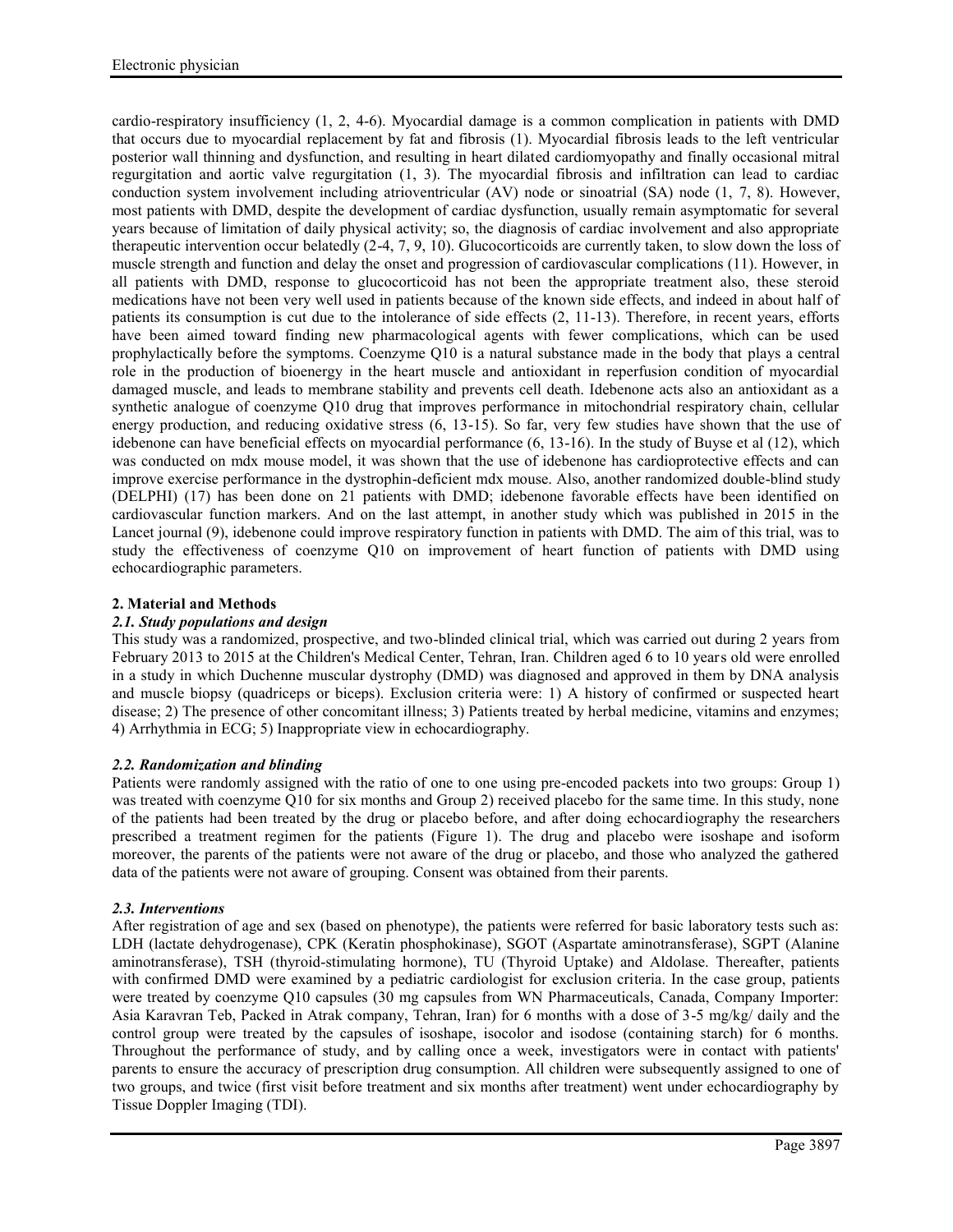# *2.4. Echocardiography*

TDI was done by a My Lab esaote 60 echocardiography device (made in Italy) with the multifrequency 3.5 MHz transducer. The size of pulse Doppler sample volume was 3 mm and placed at a distance of 1 cm from tricuspid and mitral valve annuluses on the lateral wall of the right and left ventricles, and at 1 cm distance from the base of interventricular septum. TDI was carried out in three cardiac cycles with 100 mm/s sweep speed. The echocardiographic parameters include: 1) myocardial systolic wave (Sm) (in cm/s); 2) early diastolic wave (Em) (in cm/s); 3) atrial contraction (Am) (in cm/s) 4) isovolumic contraction time (IVCT); 5) isovolumic relaxation time (IVRT) and 6) ejection time (ET). Measurements and averages were calculated in three views of apical 4-chamber at the tip of the mitral and tricuspid valves and interventricular septum. Then, MPI was calculated for each view based on the formula  $MPI = (IVCT + IVRT) / ET$ .

# *2.5. Outcomes*

The aim of this study was to evaluate the effectiveness of coenzyme Q10 in the myocardial performance of patients by comparing the myocardial performance index (MPI), between the two groups at the end of six months. The second objective of this study was to evaluate myocardial performance using determination and comparison of other echocardiographic parameters including Sm, Em, Am, IVCT, IVRT, and ET between the two groups.

# *2.6. Sample size*

According to the study of Buyse et al. (2011), and using the formula "Comparison of two averages" with regard to probability of type I error ( $\alpha$ ) =0.05 and power (1-β) = 0.9, the sample size in each group was 12.

# *2.7. Ethics of research*

This study was approved by the ethics committee of Tehran University of Medical Sciences, and all patients were in the process of content design before entering the study, and their data was used in the case of consent. Privacy and respect of patients were considered within the project. Information of patients was entered to the programs of statistical analysis with codes and published as an overall result.

# *2.8. Statistical analysis*

The data of the project were extracted according to checklists and analyzed statistically by using independent-2 sample t-test and Chi-square and in comparing the means of the groups differences, less than  $0.05$  (P<0.05) was considered statically significant.



**Figure 1.** Follow-up diagram of patients (According to consort statement)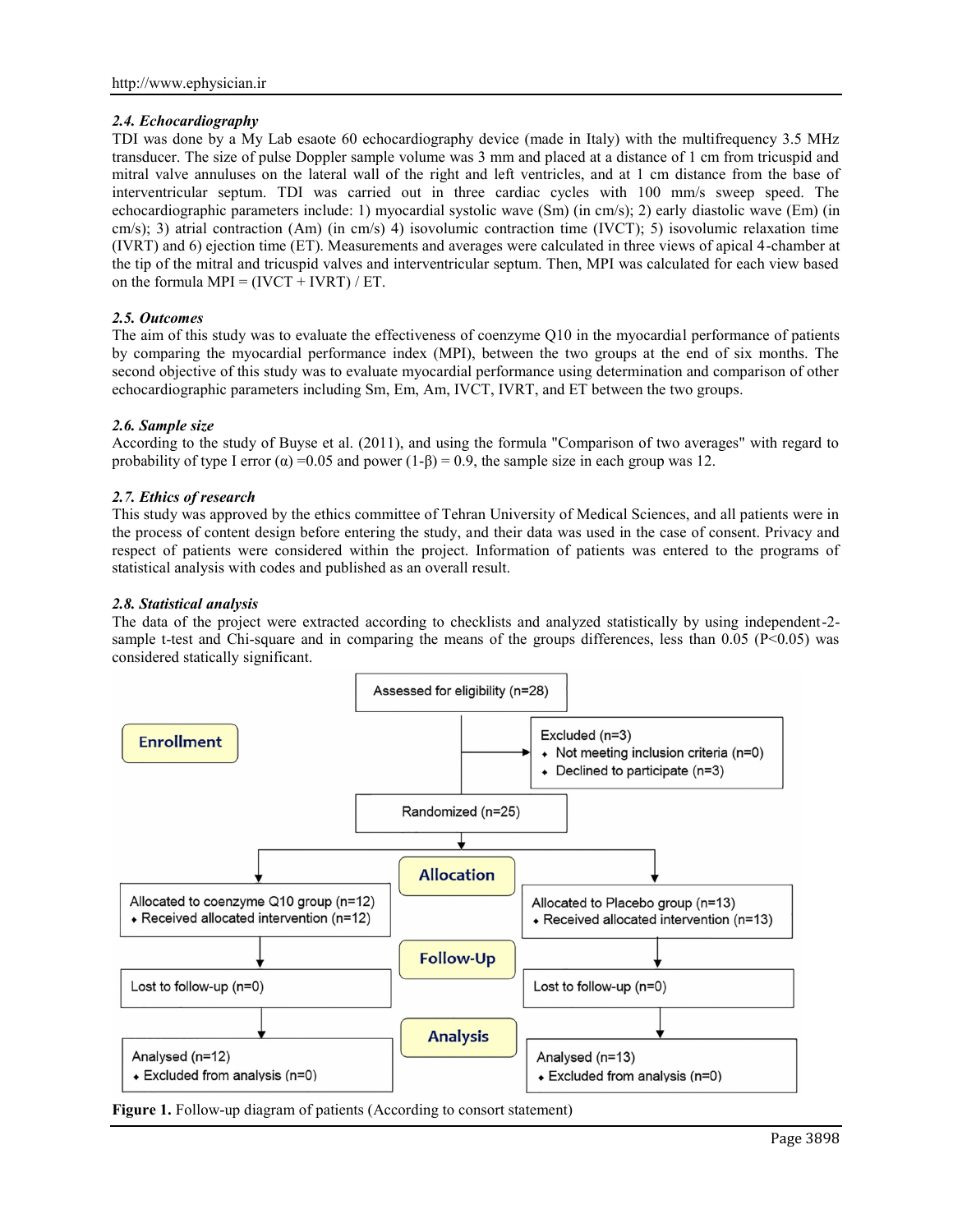## **3. Results**

## *3.1. Basic information*

During the 24 months of the study, 28 patients suspected of DMD were enrolled in the study and 3 patients (due to withdrawal of consent) were excluded due to exclusion criteria; finally, the results of 25 patients with DMS were statistically analyzed (Figure 1). Patients were randomly allocated into two groups of intervention (n=12) and placebo (n=13). The two groups were similar in terms of age, sex, weight, and previous use of corticosteroids (Table 1). Also, two groups had no significant differences at the beginning of the study in laboratory findings including: LDH, CPK, SGOT, SGPT, TSH, TU and Aldolase (Table 1).

## *3.2. Echocardiography*

The results showed that the parameters of Sm, EM, AM, IVCT, IVRT, ET, MPI in two experimental and control groups had no significant differences at the beginning of the study in three views of the mitral valve, tricuspid and ventricular septum (Table 2). Patients after the intervention in either group were again under Tissue Doppler echocardiography six months later. In this section, echocardiographic findings were compared in two ways. In the first mode, primarily, the changes of echocardiographic findings in both groups were separately analyzed at the entrance time of study and then six months later. In the group treated by placebo, the significant changes had not occurred in any of the echocardiographic parameters before or after the intervention (Table 3). In the group treated with enzyme Q10, among echocardiographic parameters studied, only two parameters including Em Velocity in the view of the mitral valve ( $p=0.019$ ) and ET (msec) in the view of the interventricular septum ( $p=0.012$ ) showed significant differences before the intervention and six months later (Table 4). In the second way, the results showed that, although the two experimental and control groups at baseline had no significant differences in terms of echocardiographic parameters (Table 2), at the end of six months' treatment, the parameter EH (msec) in the view of the tricuspid valve ( $p=0.05$ ) and IVRT (msec) in the view of the interventricular septum ( $p=0.015$ ) showed significant differences (Table 5). Two groups in terms of MPI at the end of six months' treatment in any of the three views had no statistically significant differences (Table 5).

| Variables                             | Placebo group $(n = 13)$ | Q 10 group $(n = 12)$ | p-value |
|---------------------------------------|--------------------------|-----------------------|---------|
| Sex (M.F)                             | 7/15                     | 14/8                  | 0.29    |
| Age (year), mean $\pm$ SD             | $8.6 \pm 1.4$            | $8.7 \pm 1.5$         | 0.47    |
| Body weight (kg), mean $\pm$ SD       | $31.2 \pm 12.9$          | $30.3 \pm 13.5$       | 0.18    |
| Heart Rate (beat. min), mean $\pm$ SD | $93.8 \pm 12.3$          | $94.9 \pm 11.1$       | 0.52    |
| Corticosteroid user $(n)$ , %         | 13 (100%)                | 11(91.6)              | 0.98    |
| SGOT (mg/dL), mean $\pm$ SD           | $131.6 \pm 15.3$         | $126.7 \pm 12.3$      | 0.34    |
| SGPT (mg/dL) mean $\pm$ SD            | $210.3 \pm 74.1$         | $208.7 \pm 77.2$      | 0.42    |
| LDH (mg/dL), mean $\pm$ SD            | $1221.3 \pm 653.2$       | $1207.6 \pm 611.1$    | 0.23    |
| $CPK$ (mg/dL), mean $\pm$ SD          | $3622.4 \pm 1254.5$      | $3471.4 \pm 1312.3$   | 0.69    |
| TSH (mg/dL), mean $\pm$ SD            | $3.5 \pm 0.18$           | $3.3 \pm 0.12$        | 0.74    |
| Aldolase (mg/dL), mean $\pm$ SD       | $45.8 \pm 22.0$          | $47.0 \pm 21.2$       | 0.16    |

**Table 1.** Baseline characteristics of patients in treatment with Q10 and placebo group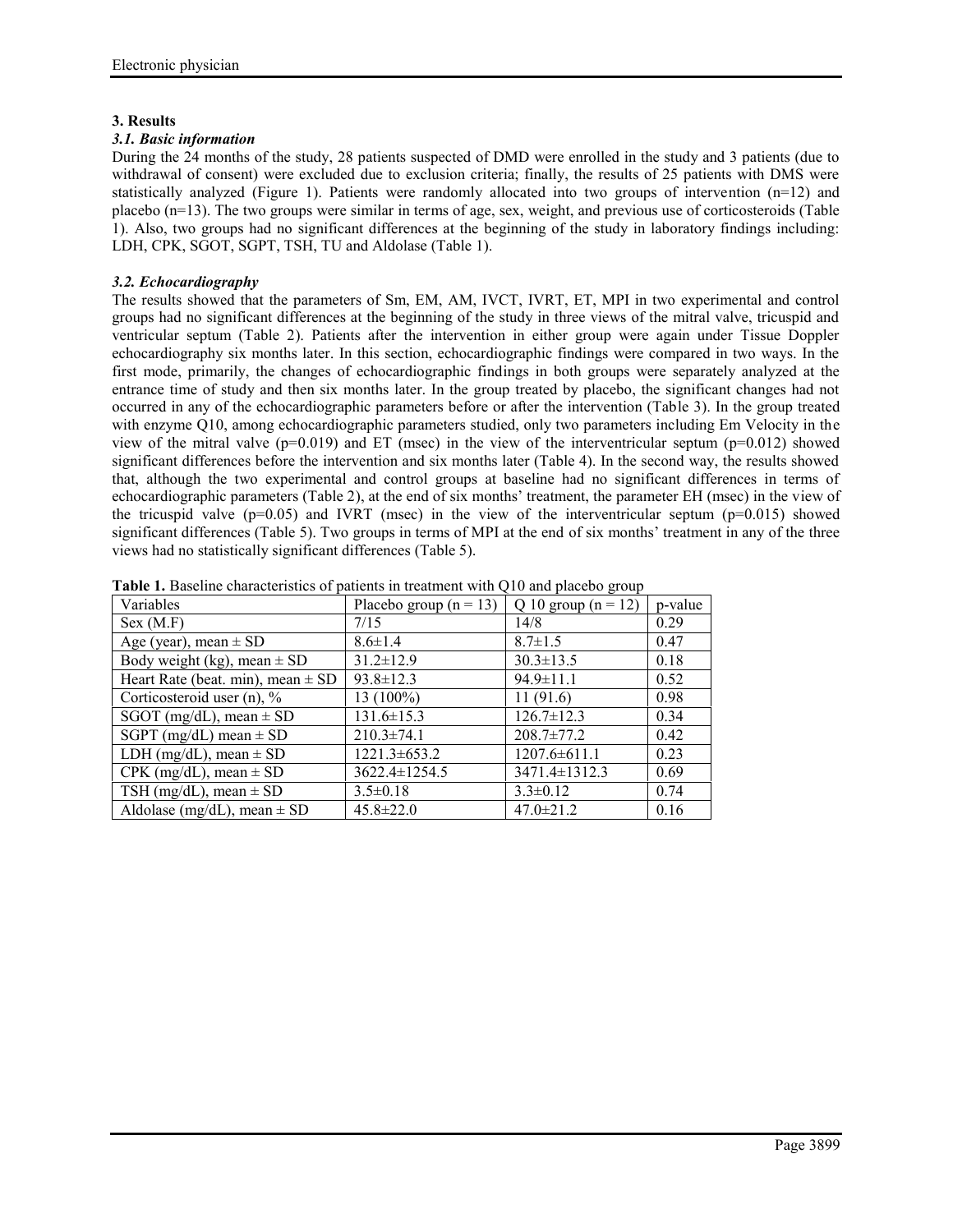| Variables, Mean±SD   |                    | Q 10 group $(n=12)$ | Placebo group $(n=13)$ | p-value |
|----------------------|--------------------|---------------------|------------------------|---------|
| Mitral valve view    | $Sm$ (cm. s)       | $11.4 \pm 2.6$      | $11.2 \pm 2.5$         | 0.17    |
|                      | $EM$ (cm. s)       | $19.1 \pm .2$       | $18.4 \pm 4.3$         | 0.30    |
|                      | $AM$ (cm. s)       | $7.8 \pm 2.1$       | $7.8 \pm 3.1$          | 0.34    |
|                      | <b>IVCT</b> (msec) | $47.6 \pm 9.2$      | $49.3 \pm 8.5$         | 0.23    |
|                      | <b>IVRT</b> (msec) | $43.3 \pm .6$       | $43.1 \pm 10.1$        | 0.86    |
|                      | $ET$ (msec)        | $231.4 \pm 79.5$    | $232.2 \pm 81.7$       | 0.31    |
|                      | MPI (Tei)          | $0.45 \pm 0.68$     | $0.43 \pm 0.05$        | 0.34    |
| Tricuspid Valve view | $Sm$ (cm. s)       | $14.4 \pm 2.9$      | $14.2 \pm 2.9$         | 0.87    |
|                      | $EM$ (cm. s)       | $24.3 \pm 2.6$      | $23.7 \pm 2.8$         | 0.33    |
|                      | $AM$ (cm. s)       | $10.5 \pm 2.6$      | $10.3 \pm 2.6$         | 0.39    |
|                      | <b>IVCT</b> (msec) | $44.5 \pm 7.3$      | $44.1 \pm 8.3$         | 0.96    |
|                      | <b>IVRT</b> (msec) | $50.6 \pm 25.3$     | $50.2 \pm 25.1$        | 0.77    |
|                      | $ET$ (msec)        | $217.8 \pm 18.9$    | $216.7 \pm 19.5$       | 0.27    |
|                      | MPI (Tei)          | $0.45 \pm 0.1$      | $0.45 \pm 0.1$         | 0.83    |
| Interaseptal view    | $Sm$ (cm. s)       | $9.4 \pm 1.6$       | $9.4 \pm 1.4$          | 0.83    |
|                      | $EM$ (cm. s)       | $13.4 \pm 1.7$      | $13.6 \pm 1.8$         | 0.46    |
|                      | $AM$ (cm. s)       | $7.4 \pm 1.3$       | $7.2 \pm 1.1$          | 0.3     |
|                      | <b>IVCT</b> (msec) | $53.7 \pm 16.3$     | $51.7+9.2$             | 0.33    |
|                      | <b>IVRT</b> (msec) | $44.3 \pm 11.5$     | $43.8 \pm 11.1$        | 0.21    |
|                      | $ET$ (msec)        | $209.7 \pm 18.7$    | $208.9 \pm 18.5$       | 0.94    |
|                      | MPI (Tei)          | $0.46 \pm 0.1$      | $0.46 \pm 0.07$        | 0.89    |

**Table 2**. Echocardiographic data of Q10 group and placebo group before the intervention

| Table 3. Echocardiographic data placebo group before and after intervention |  |  |  |  |
|-----------------------------------------------------------------------------|--|--|--|--|
|                                                                             |  |  |  |  |

| Variables, mean $\pm SD$ |                    | Placebo group (Before    | Placebo group (after       | p-value |
|--------------------------|--------------------|--------------------------|----------------------------|---------|
|                          |                    | intervention) $(n = 13)$ | intervention) ( $n = 13$ ) |         |
| Mitral valve view        | $Sm$ (cm. s)       | $11.2 \pm 2.5$           | $11.4 \pm 2.6$             | 0.17    |
|                          | $EM$ (cm. s)       | $18.4 \pm 4.3$           | $19.0 \pm 4.8$             | 0.30    |
|                          | $AM$ (cm. s)       | $7.8 \pm 3.1$            | $7.1 \pm 2.1$              | 0.34    |
|                          | <b>IVCT</b> (msec) | $49.3 \pm 8.5$           | $47.0 \pm 9.6$             | 0.23    |
|                          | <b>IVRT</b> (msec) | $43.1 \pm 10.1$          | $43.2 \pm 9.6$             | 0.86    |
|                          | $ET$ (msec)        | $232.2 \pm 81.7$         | $231.1 \pm 79$             | 0.31    |
|                          | MPI (Tei)          | $0.43 \pm 0.05$          | $0.45 \pm 0.68$            | 0.34    |
| Tricuspid Valve          | $Sm$ (cm. s)       | $14.2 \pm 2.9$           | $14\pm 2.9$                | 0.87    |
| view                     | $EM$ (cm. s)       | $23.7 \pm 2.8$           | $24\pm 2.6$                | 0.33    |
|                          | $AM$ (cm. s)       | $10.3 \pm 2.6$           | $10\pm 2.6$                | 0.39    |
|                          | <b>IVCT</b> (msec) | $44.1 \pm 8.3$           | $44\pm7.3$                 | 0.96    |
|                          | <b>IVRT</b> (msec) | $50.2 \pm 25.1$          | $50.1 \pm 25.2$            | 0.77    |
|                          | $ET$ (msec)        | $216.7 \pm 19.5$         | $216.3 \pm 18.1$           | 0.27    |
|                          | MPI (Tei)          | $0.45 \pm 0.1$           | $0.46 \pm 0.1$             | 0.83    |
| Interaseptal view        | $Sm$ (cm. s)       | $9.4 \pm 1.4$            | $9.4 \pm 1.4$              | 0.83    |
|                          | $EM$ (cm. s)       | $13.6 \pm 1.8$           | $13.2 \pm 1.7$             | 0.46    |
|                          | $AM$ (cm. s)       | $7.2 \pm 1.1$            | $7.4 \pm 1.1$              | 0.3     |
|                          | <b>IVCT</b> (msec) | $51.7 \pm 9.2$           | $53.5 \pm 16.2$            | 0.33    |
|                          | <b>IVRT</b> (msec) | $43.8 \pm 11.1$          | $43.2 \pm 11.1$            | 0.21    |
|                          | $ET$ (msec)        | $208.9 \pm 18.5$         | $211.9 \pm 18.1$           | 0.94    |
|                          | MPI (Tei)          | $0.46 \pm 0.07$          | $0.46 \pm 0.07$            | 0.89    |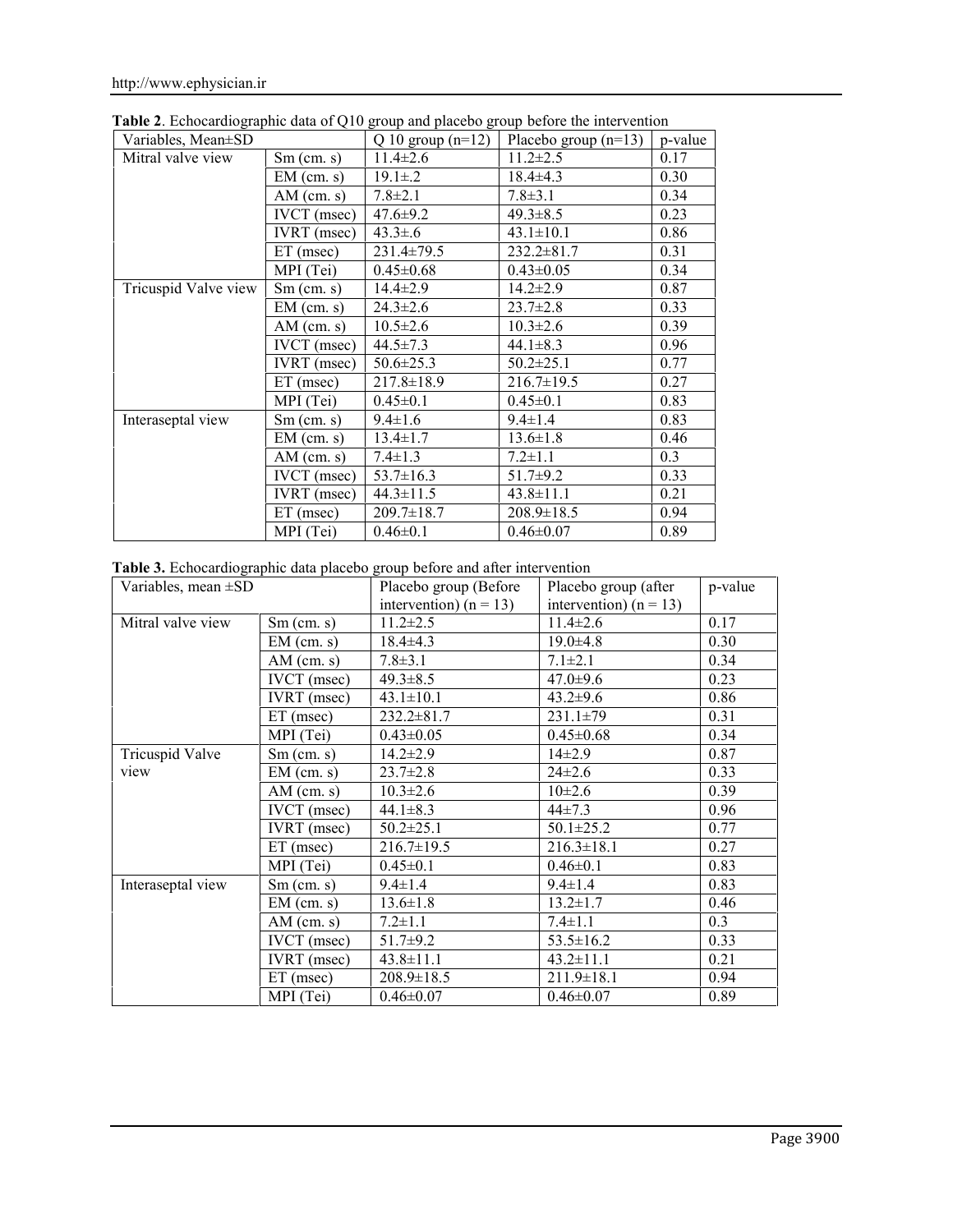| Variables, mean $\pm SD$ |                    | Q10 group (Before          | Q10 group (after           | p-value |
|--------------------------|--------------------|----------------------------|----------------------------|---------|
|                          |                    | intervention) ( $n = 12$ ) | intervention) ( $n = 12$ ) |         |
| Mitral valve view        | $Sm$ (cm. s)       | $11.4 \pm 2.6$             | $12.4 \pm 3.5$             | 0.25    |
|                          | $EM$ (cm. s)       | $19.1 \pm 4.2$             | $20.2 \pm 2.8$             | 0.01    |
|                          | $AM$ (cm. s)       | $7.8 \pm 2.1$              | $9.1 \pm 2.8$              | 0.19    |
|                          | <b>IVCT</b> (msec) | $47.6 \pm 9.2$             | $56.7 \pm 41$              | 0.50    |
|                          | <b>IVRT</b> (msec) | $43.3 \pm 9.6$             | $48.5 \pm 5.7$             | 0.15    |
|                          | $ET$ (msec)        | 231.4±79.5                 | $240.1 \pm 14.2$           | 0.80    |
|                          | MPI (Tei)          | $0.45 \pm 0.68$            | $0.41 \pm 0.1$             | 0.97    |
| <b>Tricuspid Valve</b>   | $Sm$ (cm. s)       | $14.4 \pm 2.9$             | $14.3 \pm 2.8$             | 0.29    |
| view                     | $EM$ (cm. s)       | $24.3 \pm 2.6$             | $13.9 \pm 3.1$             | 0.94    |
|                          | $AM$ (cm. s)       | $10.5 \pm 2.6$             | $12.7 \pm 3.8$             | 0.08    |
|                          | $IVCT$ (msec)      | $44.5 \pm 7.3$             | $57.3 \pm 16.5$            | 0.10    |
|                          | <b>IVRT</b> (msec) | $50.6 \pm 25.3$            | $45.7 \pm 14.2$            | 0.19    |
|                          | $ET$ (msec)        | $217.8 \pm 18.9$           | $222.1 \pm 15.7$           | 0.52    |
|                          | MPI (Tei)          | $0.45 \pm 0.1$             | $0.46 \pm 0.1$             | 0.81    |
| Interaseptal view        | $Sm$ (cm. s)       | $9.4 \pm 1.6$              | $11.3 \pm 5.9$             | 0.11    |
|                          | $EM$ (cm. s)       | $13.4 \pm 1.7$             | $12.5 \pm 2.2$             | 0.97    |
|                          | $AM$ (cm. s)       | $7.4 \pm 1.3$              | $9.6 \pm 5.3$              | 0.13    |
|                          | <b>IVCT</b> (msec) | $53.7 \pm 16.3$            | $54.5 \pm 16.1$            | 0.85    |
|                          | <b>IVRT</b> (msec) | $44.3 \pm 11.5$            | $57.4 \pm 16.5$            | 0.69    |
|                          | $ET$ (msec)        | $209.7 \pm 18.7$           | 244.8±24.5                 | 0.012   |
|                          | MPI (Tei)          | $0.46 \pm 0.1$             | $0.46 \pm 0.1$             | 0.76    |

**Table 4.** Echocardiographic data of Q10 group before and after intervention

**Table 5.** Echocardiographic data of Q10 and placebo group after the intervention

| Variables, mean $\pm SD$ |                    | Q 10 group $(n = 12)$ | Placebo group $(n = 13)$ | p-value |
|--------------------------|--------------------|-----------------------|--------------------------|---------|
| Mitral valve view        | $Sm$ (cm. s)       | $12.4 \pm 3.5$        | $11.4 \pm 2.6$           | 0.34    |
|                          | $EM$ (cm. s)       | $20.2 \pm 2.8$        | $19.0 \pm 4.8$           | 0.25    |
|                          | $AM$ (cm. s)       | $9.1 \pm 2.8$         | $7.1 \pm 2.1$            | 0.08    |
|                          | <b>IVCT</b> (msec) | $56.7\pm41$           | $47.0 \pm 9.6$           | 0.28    |
|                          | <b>IVRT</b> (msec) | $48.5 \pm 5.7$        | $43.2 \pm 9.6$           | 0.09    |
|                          | $ET$ (msec)        | $240.1 \pm 14.2$      | $231.1 \pm 7.9$          | 0.74    |
|                          | MPI (Tei)          | $0.41 \pm 0.1$        | $0.45 \pm 0.68$          | 0.59    |
| Tricuspid Valve view     | $Sm$ (cm. s)       | $14.3 \pm 2.8$        | $14\pm 2.9$              | 0.94    |
|                          | $EM$ (cm. s)       | $13.9 \pm 3.1$        | $24 \pm 2.6$             | 0.82    |
|                          | $AM$ (cm. s)       | $12.7 \pm 3.8$        | $10\pm 2.6$              | 0.16    |
|                          | <b>IVCT</b> (msec) | $57.3 \pm 16.5$       | $44\pm7.3$               | 0.05    |
|                          | <b>IVRT</b> (msec) | $45.7 \pm 14.2$       | $50.1 \pm 25.2$          | 0.49    |
|                          | $ET$ (msec)        | $222.1 \pm 15.7$      | $216.3 \pm 18.1$         | 0.05    |
|                          | MPI (Tei)          | $0.46 \pm 0.1$        | $0.46 \pm 0.1$           | 0.05    |
| Interaseptal view        | $Sm$ (cm. s)       | $11.3 \pm 5.9$        | $9.4 \pm 1.4$            | 0.26    |
|                          | $EM$ (cm. s)       | $12.5 \pm 2.2$        | $13.2 \pm 1.7$           | 0.44    |
|                          | $AM$ (cm. s)       | $9.6 \pm 5.3$         | $7.4 \pm 1.1$            | 0.09    |
|                          | $IVCT$ (msec)      | $54.5 \pm 16.1$       | $53.5 \pm 16.2$          | 0.33    |
|                          | IVRT (msec)        | $57.4 \pm 16.5$       | $43.2 \pm 11.1$          | 0.01    |
|                          | $ET$ (msec)        | $244.8 \pm 24.5$      | $211.9 \pm 18.1$         | 0.16    |
|                          | MPI (Tei)          | $0.46 \pm 0.1$        | $0.46 \pm 0.07$          | 0.31    |

## **4. Discussion**

This study was conducted to compare changes in echocardiographic parameters after six months' treatment by Q10 in patients with DMD and placebo-control groups. The results showed that treatment by Q10 can cause significant changes in some echocardiographic parameters related to left ventricular systolic and diastolic functions. In this study, the control group, before and after treatment in any of the parameters and in any of the three views, did not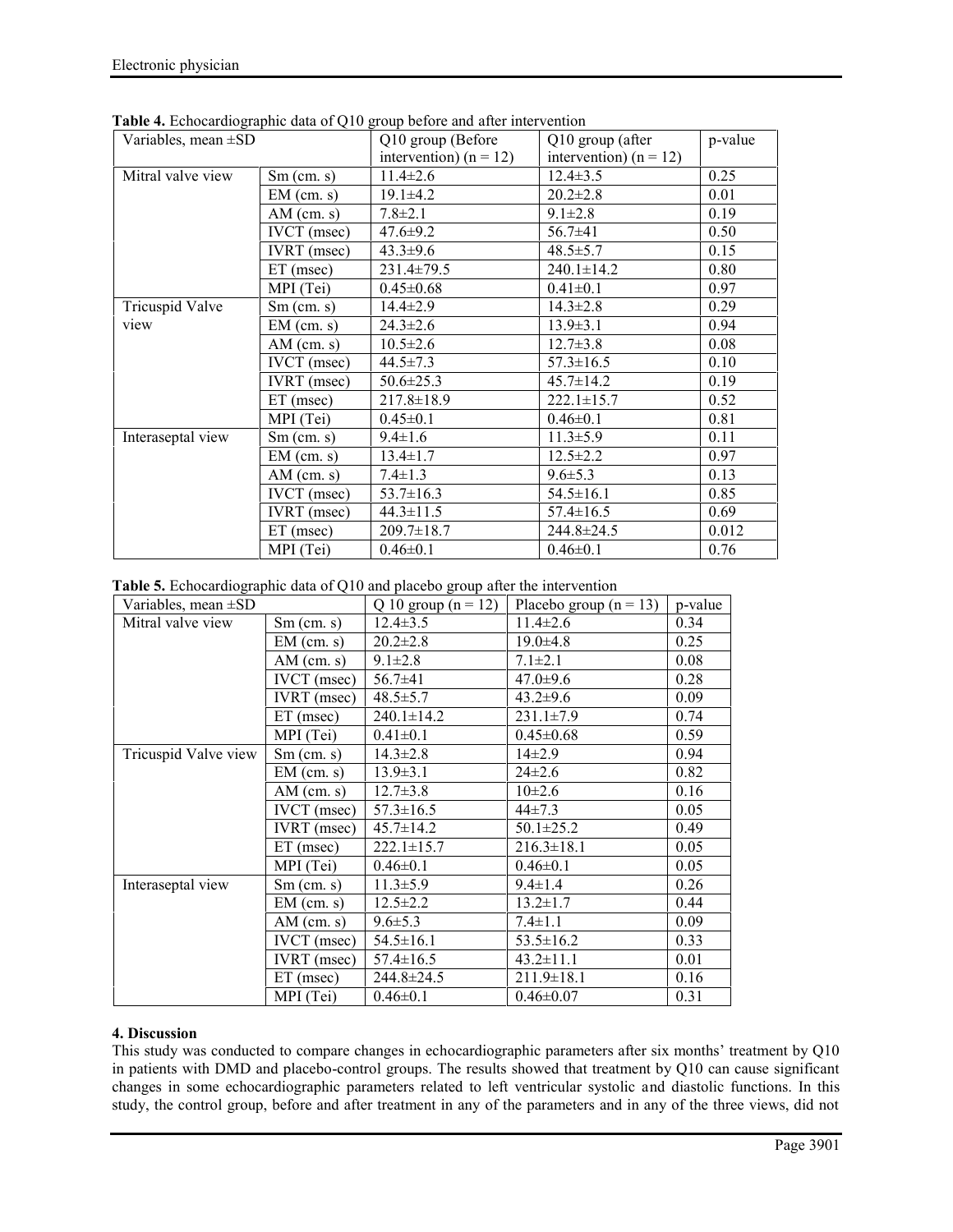show the significant differences, while, in the Q10 group, except the two parameters of IVCT and MPI, an increase in the other parameters after six months' treatment was observed which is due to intensity of the systolic dysfunction. But these changes were not statistically significant. However, the ratios of ET and Em increased significantly in the views of the mitral valve and interventricular septum. Increasing Em means that early diastolic flow velocity in mitral and tricuspid valves has improved. The comparison of TDI between the two groups at the end of interventions in the views of tricuspid and mitral valves and septum, showed deterioration of functions globally (systolic and diastolic). Furthermore, comparison of MPI and IVCT in the Q10 and control groups before and after intervention, showed a mild and non-significant increase that means that the drug is ineffective. As stated previously, DMD is a progressive disease associated with cardiac dysfunction that usually remains asymptomatic for several years. In these patients, the usage of energy and oxygen demand reduced by weak muscles and ultimately their necessity, decreased to cardiac out-put. Therefore, in these patients, cardiac signs are accompanied by severe cardiac dysfunction. So, early diagnosis and timely treatment of cardiac involvement are important to avoid irreversible left ventricular remodeling because this condition leads to death (1, 7, 18). We investigated and calculated the echocardiographic findings associated with systolic and diastolic function of right and left ventricles including; MPI, systolic and diastolic intervals and ejection time (IVRT, IVCT and ET) in the treated groups by Q10 and placebo, before and after treatment, and concluded that in spite of improvement of these parameters, changes did not occur in the cardiac global function parameters or MPI (which is also called Tei index) in treated groups by Q10 and placebo. According to the findings summarized in tables, it can be judged that myocardial damage in these patients are subclinical which is shown in MPI, and because of its progressive nature later engaged to involvement of EF and FS parameters. This process is justified through compensatory mechanisms that occur in the heart muscle (10, 19). In our study, tissue doppler showed a decreasing of IVRT in right and left ventricles in both groups, which is indicating improvement of left and right ventricular diastolic function after treatment. This finding is in line with the findings of Buyse et al. (12). These investigators studied the effects of coenzyme Q10 on dystrophin-deficient mice (mdx) and found that this drug has protective myocardial effects and leads to improvement of exercise tolerance tests. The results of their investigation showed that prescribing Q10 for 4-10 weeks at a dose of 200 mg/kg/day remarkably improved the diastolic function as well as end-diastolic volume, and also reduced the ratio of mortality associated with stress test with dobutamine. Moreover, it decreased inflammation and fibrosis in the heart muscle (12). In another study, the effectiveness of coenzyme Q10 in patients with heart failure were evaluated in 13 patients with Duchene muscular dystrophy and 8 people in the control group receiving placebo (20). The results of this study also showed that coenzyme Q10 increased peak systolic radial strain to 17.5% in the inferolateral wall of the left ventricle, while, this ratio was 7.5% in the placebo group, although this effect was not statistically significant. It seems that low sample size is one of the possible reasons for the lack of statistical significance, despite the numerical difference between the two groups (20). According to several studies, cardiac disorders in patients with DMD start from the posterobasal left ventricle because pressure on the longitudinal axis of the left ventricle is mostly applied to the posterior wall (3, 12). In our study, increasing and improving of Sm velocity (11 $\pm$  2.6, 10.8 $\pm$  3; PV=0.343) of the mitral valve was not shown in TDI on the samples before and after treatment in case and control groups and in comparing the two groups. Since different parts of the heart can be separately studied by TDI, evaluation of DMD patients seems to be more precise through this method. For example in Shabanian et al., despite the common parameters of echocardiography such as EF and FS, were in the normal range, but evaluation of MPI in their studied patients by using TDI, showed early global cardiac dysfunction (8). In present study, right ventricular MPI did not show difference between the two groups while, ET was significantly higher in the control group than case patients. In the evaluation of the right ventricle by TDI, Sm and Am velocities parameters had no significant differences in comparing the two groups. So, it can be concluded that the drug consumption had no effect in the MPI of right and left ventricles. However, based on the achieved results in this study, it seems that DMD patients had early subclinical cardiac dysfunction without clinical symptoms, and timely diagnosis of cardiac dysfunction in these patients leads to early treatment and ultimately a decrease in the progression of heart failure and delay of death caused by this problem. As for the limitations of this study, the major limitation was about small study sample size, due to the expenses involved, so larger sample sizes are suggested for future studies.

#### **5. Conclusions**

According to the obtained results from this study, coenzyme Q10 had no significant effects on improving of the MPI parameters in DMD patients. Therefore, based on our study, this drug cannot give hope to increase and improve the quality of life in these patients. However, the effects of the drug should be evaluated more precisely by greater sample size, more accurate methods particularly strain, strain rate by echocardiography and MRI, or by increasing the duration of the study.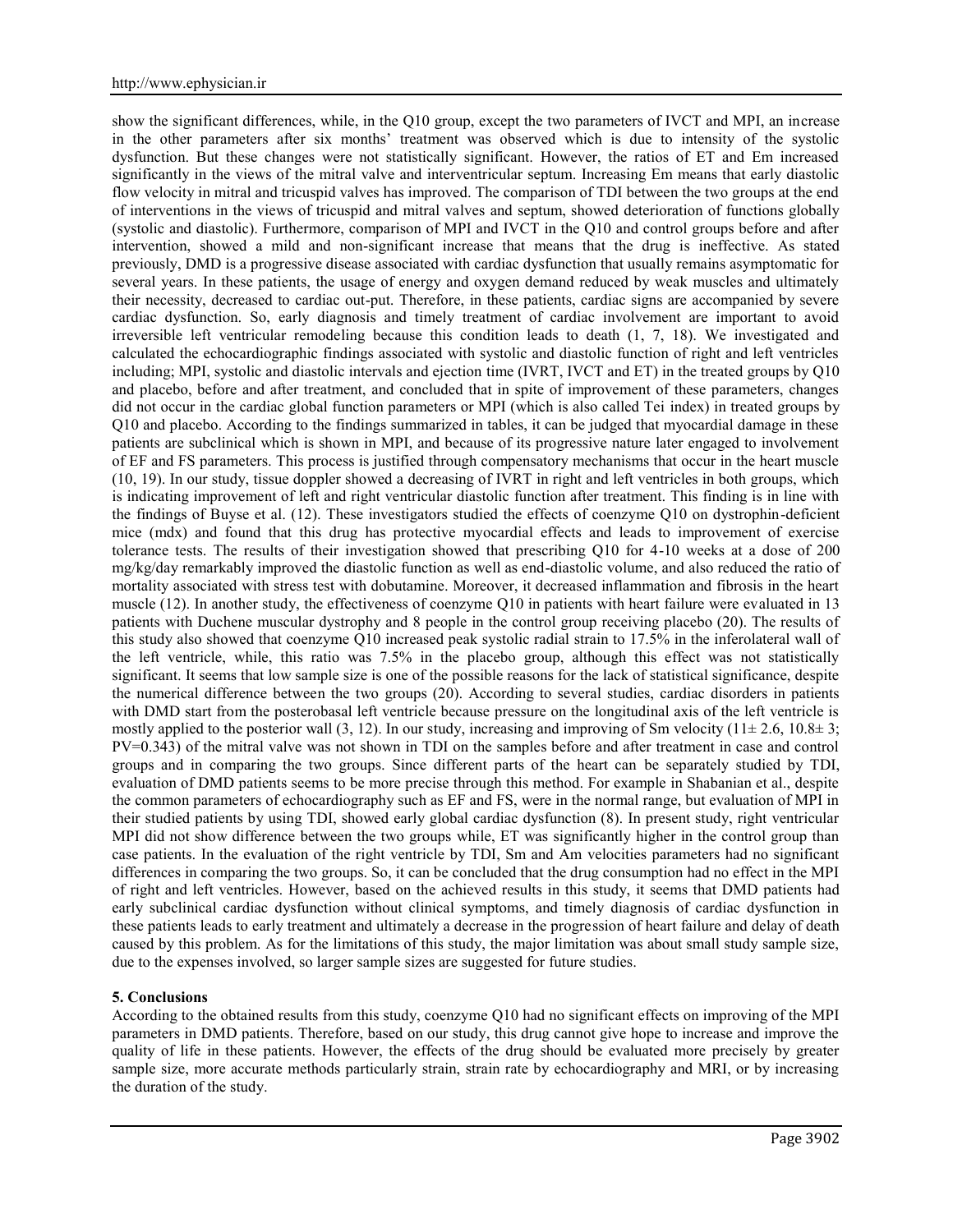### **Acknowledgments and funding:**

This research has been financially supported by the Research Council of Tehran University of Medical Sciences.

### **Trial registration:**

The trial is registered at the Iranian Clinical Trial Registry (IRCT.ir) with the IRCT identification number IRCT2015070223018N1.

### **Conflict of Interest:**

There is no conflict of interest to be declared.

## **Authors' contributions:**

All authors contributed to this project and article equally. All authors read and approved the final manuscript.

### **References:**

- 1) McNally EM. Duchenne muscular dystrophy: how bad is the heart? Heart. 2008; 94(8): 976-7. doi: 10.1136/hrt.2007.138461. PMID: 18625791.
- 2) Ciafaloni E, Moxley RT. Treatment options for Duchenne muscular dystrophy. Curr Treat Options Neurol. 2008; 10(2): 86-93. doi: 10.1007/s11940-008-0010-4. PMID: 18334131.
- 3) Ogata H, Nakatani S, Ishikawa Y, Negishi A, Kobayashi M, Ishikawa Y, et al. Myocardial strain changes in Duchenne muscular dystrophy without overt cardiomyopathy. Int J Cardiol. 2007; 115(2): 190-5. doi: 10.1016/j.ijcard.2006.02.013. PMID: 16843547.
- 4) Pereira AM, Delgado V, Romijn JA, Smit JW, Bax JJ, Feelders RA. Cardiac dysfunction is reversed upon successful treatment of Cushing's syndrome. Eur J Endocrinol. 2010; 162(2): 331-40. doi: 10.1530/EJE-09- 0621. PMID: 19933822.
- 5) Finsterer J. Cardiopulmonary support in Duchenne muscular dystrophy. Lung. 2006; 184(4): 205-15. doi: 10.1007/s00408-005-2584-x. PMID: 17006747.
- 6) Bhagavan HN, Chopra RK. Potential role of ubiquinone (coenzyme Q10) in pediatric cardiomyopathy. Clin Nutr. 2005; 24(3): 331-8. doi: 10.1016/j.clnu.2004.12.005. PMID: 15896419.
- 7) Yiu EM, Kornberg AJ. Duchenne muscular dystrophy. J Paediatr Child Health. 2015; 51(8): 759-64. doi: 10.1111/jpc.12868. PMID: 25752877.
- 8) Shabanian R, Aboozari M, Kiani A, Seifirad S, Zamani G, Nahalimoghaddam A, et al. Myocardial performance index and atrial ejection force in patients with Duchenne's muscular dystrophy. Echocardiography. 2011; 28(10): 1088-94. doi: 10.1111/j.1540-8175.2011.01515.x. PMID: 21967284.
- 9) Buyse GM, Voit T, Schara U, Straathof CSM, D'Angelo MG, Bernert G, et al. Efficacy of idebenone on respiratory function in patients with Duchenne muscular dystrophy not using glucocorticoids (DELOS): a double-blind randomised placebo-controlled phase 3 trial. Lancet. 2015; 385(9979): 1748-57. doi: 10.1016/S0140-6736(15)60025-3. PMID: 25907158.
- 10) Mertens L, Ganame J, Claus P, Goemans N, Thijs D, Eyskens B, et al. Early regional myocardial dysfunction in young patients with Duchenne muscular dystrophy. J Am Soc Echocardiogr. 2008; 21(9): 1049-54. doi: 10.1016/j.echo.2008.03.001. PMID: 18406573.
- 11) Markham LW, Kinnett K, Wong BL, Benson DW, Cripe LH. Corticosteroid treatment retards development of ventricular dysfunction in Duchenne muscular dystrophy. Neuromuscul Disord. 2008; 18(5): 365-70. doi: 10.1016/j.nmd.2008.03.002. PMID: 18436445.
- 12) Buyse GM, Van der Mieren G, Erb M, D'hooge J, Herijgers P, Verbeken E, et al. Long-term blinded placebo-controlled study of SNT-MC17/idebenone in the dystrophin deficient mdx mouse: cardiac protection and improved exercise performance. Eur Heart J. 2009; 30(1): 116-24. doi: 10.1093/eurheartj/ehn406. PMID: 18784063, PMCID: PMC2639086.
- 13) Folkers K, Vadhanavikit S, Mortensen SA. Biochemical rationale and myocardial tissue data on the effective therapy of cardiomyopathy with coenzyme Q10. Proc Natl Acad Sci U S A. 1985; 82(3): 901-4. doi: 10.1073/pnas.82.3.901. PMID: 3856239, PMCID: PMC397155.
- 14) Singh RB, Neki NS, Kartikey K, Pella D, Kumar A, Niaz MA, et al. Effect of coenzyme Q10 on risk of atherosclerosis in patients with recent myocardial infarction. Mol Cell Biochem. 2003; 246(1-2): 75-82. doi: 10.1023/A: 1023408031111. PMID: 12841346.
- 15) Crane FL. Biochemical functions of coenzyme Q10. J Am Coll Nutr. 2001; 20(6): 591-8. doi: 10.1080/07315724.2001.10719063. PMID: 11771674.